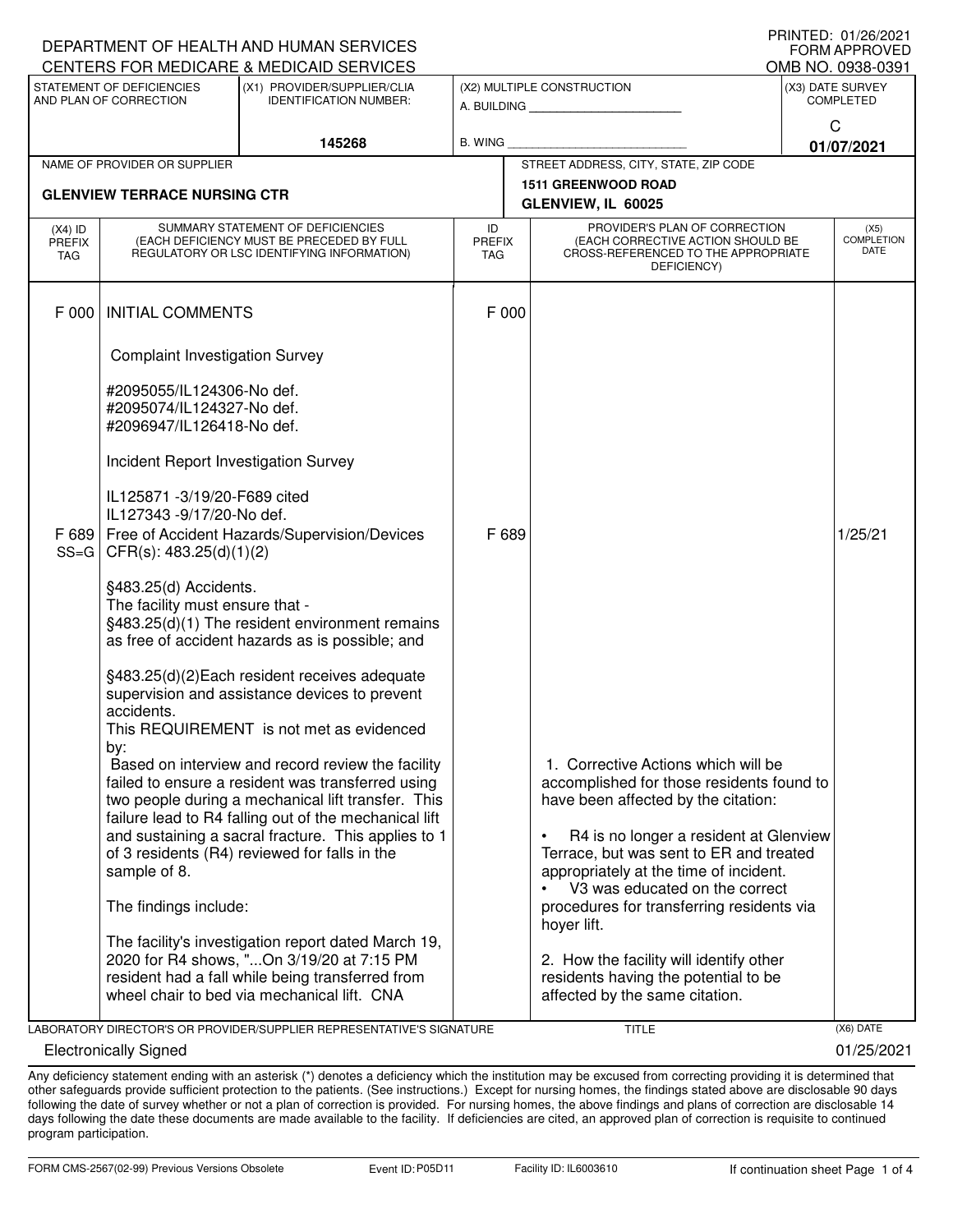|                                                                                    |                                                                                                                                    | DEPARTMENT OF HEALTH AND HUMAN SERVICES                                                                                                                                                                                                                                                                                                                                                                                                                                                                                                                                                                                                                                                                                                                                                                                                                                                                                                                                                                                                                                                                                                                                                                                                                                                                                                                                                                                                                                                                                                                                                                                              |                                                              |  |                                                                                                                                                                                                                                                                                                                                                                                                                                                                                                                                                                                                                                                                                                                                                                                                                                                                                                                                                                                                                                                                                               |                                                     | <b>FORM APPROVED</b>              |  |
|------------------------------------------------------------------------------------|------------------------------------------------------------------------------------------------------------------------------------|--------------------------------------------------------------------------------------------------------------------------------------------------------------------------------------------------------------------------------------------------------------------------------------------------------------------------------------------------------------------------------------------------------------------------------------------------------------------------------------------------------------------------------------------------------------------------------------------------------------------------------------------------------------------------------------------------------------------------------------------------------------------------------------------------------------------------------------------------------------------------------------------------------------------------------------------------------------------------------------------------------------------------------------------------------------------------------------------------------------------------------------------------------------------------------------------------------------------------------------------------------------------------------------------------------------------------------------------------------------------------------------------------------------------------------------------------------------------------------------------------------------------------------------------------------------------------------------------------------------------------------------|--------------------------------------------------------------|--|-----------------------------------------------------------------------------------------------------------------------------------------------------------------------------------------------------------------------------------------------------------------------------------------------------------------------------------------------------------------------------------------------------------------------------------------------------------------------------------------------------------------------------------------------------------------------------------------------------------------------------------------------------------------------------------------------------------------------------------------------------------------------------------------------------------------------------------------------------------------------------------------------------------------------------------------------------------------------------------------------------------------------------------------------------------------------------------------------|-----------------------------------------------------|-----------------------------------|--|
| CENTERS FOR MEDICARE & MEDICAID SERVICES                                           |                                                                                                                                    |                                                                                                                                                                                                                                                                                                                                                                                                                                                                                                                                                                                                                                                                                                                                                                                                                                                                                                                                                                                                                                                                                                                                                                                                                                                                                                                                                                                                                                                                                                                                                                                                                                      |                                                              |  |                                                                                                                                                                                                                                                                                                                                                                                                                                                                                                                                                                                                                                                                                                                                                                                                                                                                                                                                                                                                                                                                                               |                                                     | OMB NO. 0938-0391                 |  |
| STATEMENT OF DEFICIENCIES<br>(X1) PROVIDER/SUPPLIER/CLIA<br>AND PLAN OF CORRECTION |                                                                                                                                    | <b>IDENTIFICATION NUMBER:</b>                                                                                                                                                                                                                                                                                                                                                                                                                                                                                                                                                                                                                                                                                                                                                                                                                                                                                                                                                                                                                                                                                                                                                                                                                                                                                                                                                                                                                                                                                                                                                                                                        | (X2) MULTIPLE CONSTRUCTION<br>A. BUILDING <b>A.</b> BUILDING |  |                                                                                                                                                                                                                                                                                                                                                                                                                                                                                                                                                                                                                                                                                                                                                                                                                                                                                                                                                                                                                                                                                               | (X3) DATE SURVEY<br><b>COMPLETED</b><br>$\mathsf C$ |                                   |  |
|                                                                                    |                                                                                                                                    | 145268                                                                                                                                                                                                                                                                                                                                                                                                                                                                                                                                                                                                                                                                                                                                                                                                                                                                                                                                                                                                                                                                                                                                                                                                                                                                                                                                                                                                                                                                                                                                                                                                                               | <b>B. WING</b>                                               |  |                                                                                                                                                                                                                                                                                                                                                                                                                                                                                                                                                                                                                                                                                                                                                                                                                                                                                                                                                                                                                                                                                               |                                                     | 01/07/2021                        |  |
|                                                                                    | NAME OF PROVIDER OR SUPPLIER                                                                                                       |                                                                                                                                                                                                                                                                                                                                                                                                                                                                                                                                                                                                                                                                                                                                                                                                                                                                                                                                                                                                                                                                                                                                                                                                                                                                                                                                                                                                                                                                                                                                                                                                                                      |                                                              |  | STREET ADDRESS, CITY, STATE, ZIP CODE                                                                                                                                                                                                                                                                                                                                                                                                                                                                                                                                                                                                                                                                                                                                                                                                                                                                                                                                                                                                                                                         |                                                     |                                   |  |
| <b>GLENVIEW TERRACE NURSING CTR</b>                                                |                                                                                                                                    |                                                                                                                                                                                                                                                                                                                                                                                                                                                                                                                                                                                                                                                                                                                                                                                                                                                                                                                                                                                                                                                                                                                                                                                                                                                                                                                                                                                                                                                                                                                                                                                                                                      | <b>1511 GREENWOOD ROAD</b><br>GLENVIEW, IL 60025             |  |                                                                                                                                                                                                                                                                                                                                                                                                                                                                                                                                                                                                                                                                                                                                                                                                                                                                                                                                                                                                                                                                                               |                                                     |                                   |  |
| $(X4)$ ID<br>PREFIX<br>TAG                                                         |                                                                                                                                    | SUMMARY STATEMENT OF DEFICIENCIES<br>(EACH DEFICIENCY MUST BE PRECEDED BY FULL<br>REGULATORY OR LSC IDENTIFYING INFORMATION)                                                                                                                                                                                                                                                                                                                                                                                                                                                                                                                                                                                                                                                                                                                                                                                                                                                                                                                                                                                                                                                                                                                                                                                                                                                                                                                                                                                                                                                                                                         | ID<br><b>PREFIX</b><br>TAG.                                  |  | PROVIDER'S PLAN OF CORRECTION<br>(EACH CORRECTIVE ACTION SHOULD BE<br>CROSS-REFERENCED TO THE APPROPRIATE<br>DEFICIENCY)                                                                                                                                                                                                                                                                                                                                                                                                                                                                                                                                                                                                                                                                                                                                                                                                                                                                                                                                                                      |                                                     | (X5)<br><b>COMPLETION</b><br>DATE |  |
| F 689                                                                              | Continued From page 1<br>long"<br>type II, hypertension, hyperlipidemia,<br>Patient says she was dropped while in<br>spondylosis." | (Certified Nursing Assistant) was present at the<br>time and attempted to prevent the fall but was<br>unable Sent resident to ER (emergency room)<br>via 911. Called local ER at 4:30 AM talked with<br>nurse, R4 admitted with sacral fracture"<br>The progress note for R4 dated March 19, 2020<br>shows, "While CNA transferring resident after<br>dinner, from wheel chair to bed using mechanical<br>lift, mechanical lift started tilting, CNA managed to<br>lower her and became beyond control, resident<br>fell with the mechanical lift Resident is sent to<br>local hospital by calling 911 at 7:20 PM. Resident<br>complained about back pain after the fall. Had a<br>small cut on the left heel, 4 mm (millimeter)<br>The local hospital's history of present illness<br>dated March 19, 2020 shows, "R4 is a 77 year old<br>female with past medical history of CVA<br>(cerebrovascular accident) with right hemiparesis,<br>OSA (obstructive sleep apnea), morbid obesity,<br>atrial fibrillation on coumadin, diabetes mellitus<br>gastroesophageal reflux disease, chronic kidney<br>disease stage 4 who presents from SNF (skilled<br>nursing facility) with fall and low back pain.<br>mechanical lift at SNF. Patient reportedly fell a<br>distance of 3 feet and landing on her low back"<br>R4's ct scan of the lumbar spine with out contrast<br>on March 19, 2020 shows, "Impression: 1. Acute<br>fractures right L2, right L3, and probably right L5<br>transverse processes. Questionable right L1<br>transverse process fracture. 2. Acute fractures<br>involving the right sacrum. 3. Multilevel lumbar | F 689                                                        |  | It is the responsibility of Glenview<br>Terrace Nursing Center to assure that all<br>residents are free of accidents.<br>3. The measures the facility will take or<br>systems the facility will alter that the<br>problem will be corrected and will not<br>recur.<br>Orientation and annual competencies<br>have been put in place to assure staff are<br>trained on the use of hoyer lift with 2<br>persons.<br>All staff have been in-serviced on the<br>$\bullet$<br>importance of having two persons assist<br>with the use of a hoyer lift<br>A QA Audit tool has been created to<br>assure we are staying in compliance with<br>using hoyer lifts appropriately.<br>4. Quality Assurance Plans to monitor<br>facility performance to ensure that<br>corrections are achieved and are<br>permanent.<br>The Restorative Director, and or designee<br>will be responsible for monitoring facilities<br>compliance. QA Audit tools and all of<br>these issues will be reviewed and<br>discussed at the QA meetings to ensure<br>the systems, forms and policies in place<br>are effective. |                                                     |                                   |  |

FORM CMS-2567(02-99) Previous Versions Obsolete **Page 2 of 4** Event ID: P05D11 Facility ID: IL6003610 If continuation sheet Page 2 of 4

DEPARTMENT OF HEALTH AND HUMAN SERVICES

PRINTED: 01/26/2021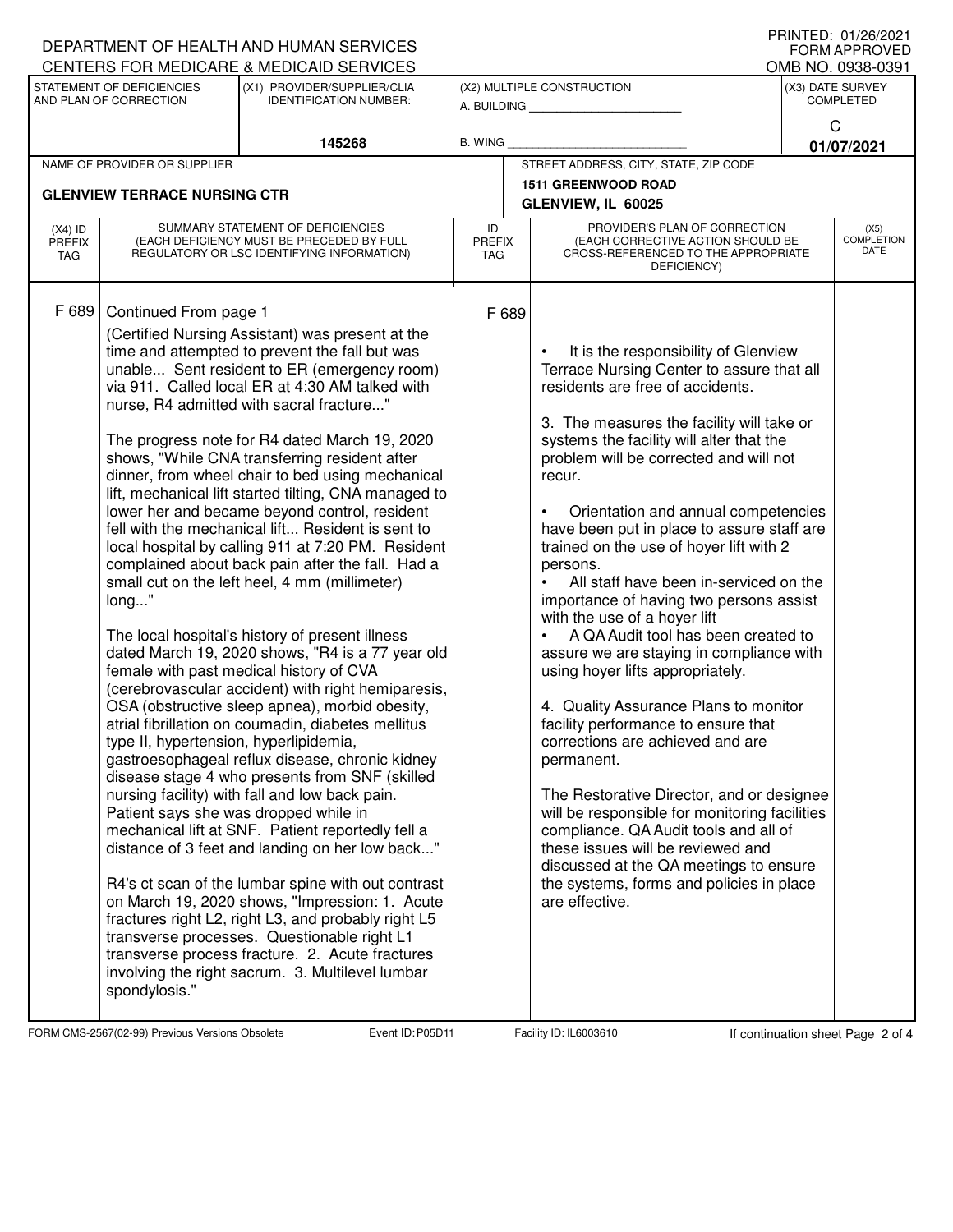| DEPARTMENT OF HEALTH AND HUMAN SERVICES                                                              |                                                                                                  | PRINIED. 01/20/2021<br><b>FORM APPROVED</b>                                                            |                     |                            |                                                                    |                  |                                       |  |
|------------------------------------------------------------------------------------------------------|--------------------------------------------------------------------------------------------------|--------------------------------------------------------------------------------------------------------|---------------------|----------------------------|--------------------------------------------------------------------|------------------|---------------------------------------|--|
| CENTERS FOR MEDICARE & MEDICAID SERVICES<br>STATEMENT OF DEFICIENCIES<br>(X1) PROVIDER/SUPPLIER/CLIA |                                                                                                  |                                                                                                        |                     | (X2) MULTIPLE CONSTRUCTION |                                                                    |                  | OMB NO. 0938-0391<br>(X3) DATE SURVEY |  |
| AND PLAN OF CORRECTION                                                                               |                                                                                                  | <b>IDENTIFICATION NUMBER:</b>                                                                          |                     |                            |                                                                    | <b>COMPLETED</b> |                                       |  |
|                                                                                                      |                                                                                                  |                                                                                                        |                     |                            |                                                                    |                  | C                                     |  |
|                                                                                                      |                                                                                                  | 145268                                                                                                 | <b>B. WING</b>      |                            |                                                                    |                  | 01/07/2021                            |  |
|                                                                                                      | NAME OF PROVIDER OR SUPPLIER                                                                     |                                                                                                        |                     |                            | STREET ADDRESS, CITY, STATE, ZIP CODE                              |                  |                                       |  |
|                                                                                                      | <b>GLENVIEW TERRACE NURSING CTR</b>                                                              |                                                                                                        |                     | <b>1511 GREENWOOD ROAD</b> |                                                                    |                  |                                       |  |
| SUMMARY STATEMENT OF DEFICIENCIES                                                                    |                                                                                                  |                                                                                                        |                     |                            | GLENVIEW, IL 60025                                                 |                  |                                       |  |
| $(X4)$ ID<br><b>PREFIX</b>                                                                           | (EACH DEFICIENCY MUST BE PRECEDED BY FULL                                                        |                                                                                                        | ID<br><b>PREFIX</b> |                            | PROVIDER'S PLAN OF CORRECTION<br>(EACH CORRECTIVE ACTION SHOULD BE |                  | (X5)<br><b>COMPLETION</b>             |  |
| <b>TAG</b>                                                                                           |                                                                                                  | REGULATORY OR LSC IDENTIFYING INFORMATION)                                                             | <b>TAG</b>          |                            | CROSS-REFERENCED TO THE APPROPRIATE<br>DEFICIENCY)                 |                  | DATE                                  |  |
|                                                                                                      |                                                                                                  |                                                                                                        |                     |                            |                                                                    |                  |                                       |  |
| F 689                                                                                                | Continued From page 2                                                                            |                                                                                                        | F 689               |                            |                                                                    |                  |                                       |  |
|                                                                                                      |                                                                                                  | The facility's statement filled out by V3 CNA dated                                                    |                     |                            |                                                                    |                  |                                       |  |
|                                                                                                      |                                                                                                  | March 19, 2020 shows, "Did you witness the fall?                                                       |                     |                            |                                                                    |                  |                                       |  |
|                                                                                                      |                                                                                                  | If yes, please describe how the fall happened.                                                         |                     |                            |                                                                    |                  |                                       |  |
|                                                                                                      |                                                                                                  | "Yes, I was trying to put the patient (R4) to bed                                                      |                     |                            |                                                                    |                  |                                       |  |
|                                                                                                      |                                                                                                  | with mechanical lift. After lifting her up from the                                                    |                     |                            |                                                                    |                  |                                       |  |
|                                                                                                      |                                                                                                  | chair, moving her to the bed the mechanical lift<br>swung to the side. I tried to control it but to no |                     |                            |                                                                    |                  |                                       |  |
|                                                                                                      |                                                                                                  | eval and I tried to ease the patient to the floor."                                                    |                     |                            |                                                                    |                  |                                       |  |
|                                                                                                      |                                                                                                  | Do you have any additional information that may                                                        |                     |                            |                                                                    |                  |                                       |  |
|                                                                                                      |                                                                                                  | describe how the fall occurred? "Not calling for                                                       |                     |                            |                                                                    |                  |                                       |  |
|                                                                                                      | assistance with transfer".                                                                       |                                                                                                        |                     |                            |                                                                    |                  |                                       |  |
|                                                                                                      | The facility's record of disciplinary action for V3                                              |                                                                                                        |                     |                            |                                                                    |                  |                                       |  |
|                                                                                                      |                                                                                                  | CNA dated March 20, 2020 shows, "Brief                                                                 |                     |                            |                                                                    |                  |                                       |  |
|                                                                                                      | description of incident/problem/misconduct:                                                      |                                                                                                        |                     |                            |                                                                    |                  |                                       |  |
|                                                                                                      | Failed to follow facility protocol on mechanical lift<br>transfer to use two person assistance." |                                                                                                        |                     |                            |                                                                    |                  |                                       |  |
|                                                                                                      |                                                                                                  |                                                                                                        |                     |                            |                                                                    |                  |                                       |  |
|                                                                                                      | On January 6, 2021 at 10:04 AM, V5 CNA stated,                                                   |                                                                                                        |                     |                            |                                                                    |                  |                                       |  |
|                                                                                                      | mechanical lifts are always done with 2 people.                                                  |                                                                                                        |                     |                            |                                                                    |                  |                                       |  |
|                                                                                                      |                                                                                                  | "We train new CNAs to make sure there is 2                                                             |                     |                            |                                                                    |                  |                                       |  |
|                                                                                                      | people no matter what."                                                                          |                                                                                                        |                     |                            |                                                                    |                  |                                       |  |
|                                                                                                      |                                                                                                  | On January 6, 2021 at 11:38 AM, V4 Nursing                                                             |                     |                            |                                                                    |                  |                                       |  |
|                                                                                                      |                                                                                                  | Supervisor stated, "It happened on PM shift. R4                                                        |                     |                            |                                                                    |                  |                                       |  |
|                                                                                                      |                                                                                                  | was transferred by CNA (V3) and then heard she                                                         |                     |                            |                                                                    |                  |                                       |  |
|                                                                                                      |                                                                                                  | was dropped on the floor. The mechanical lift                                                          |                     |                            |                                                                    |                  |                                       |  |
|                                                                                                      |                                                                                                  | should have 2 persons for transfers. I don't know<br>why she did the transfer by her self. We train    |                     |                            |                                                                    |                  |                                       |  |
|                                                                                                      | them to use 2 persons."                                                                          |                                                                                                        |                     |                            |                                                                    |                  |                                       |  |
|                                                                                                      |                                                                                                  |                                                                                                        |                     |                            |                                                                    |                  |                                       |  |
|                                                                                                      |                                                                                                  | R4's minimum data set dated January 21, 2020                                                           |                     |                            |                                                                    |                  |                                       |  |
|                                                                                                      | persons.                                                                                         | shows, she is total dependence for transfers of 2                                                      |                     |                            |                                                                    |                  |                                       |  |
|                                                                                                      |                                                                                                  |                                                                                                        |                     |                            |                                                                    |                  |                                       |  |
|                                                                                                      |                                                                                                  | R4's care plan initiated on June 27, 2018 shows,                                                       |                     |                            |                                                                    |                  |                                       |  |
|                                                                                                      |                                                                                                  | Focus: Self care- R4 has an ADL (activities of                                                         |                     |                            |                                                                    |                  |                                       |  |
|                                                                                                      |                                                                                                  | daily living) self care performance deficit related                                                    |                     |                            |                                                                    |                  |                                       |  |
|                                                                                                      |                                                                                                  | to CVA with left side weakness, status post fall                                                       |                     |                            |                                                                    |                  |                                       |  |

FORM CMS-2567(02-99) Previous Versions Obsolete **Page 10: POSD Event ID: POSD 11** Facility ID: IL6003610 If continuation sheet Page 1 of 4

PRINTED: 01/26/2021